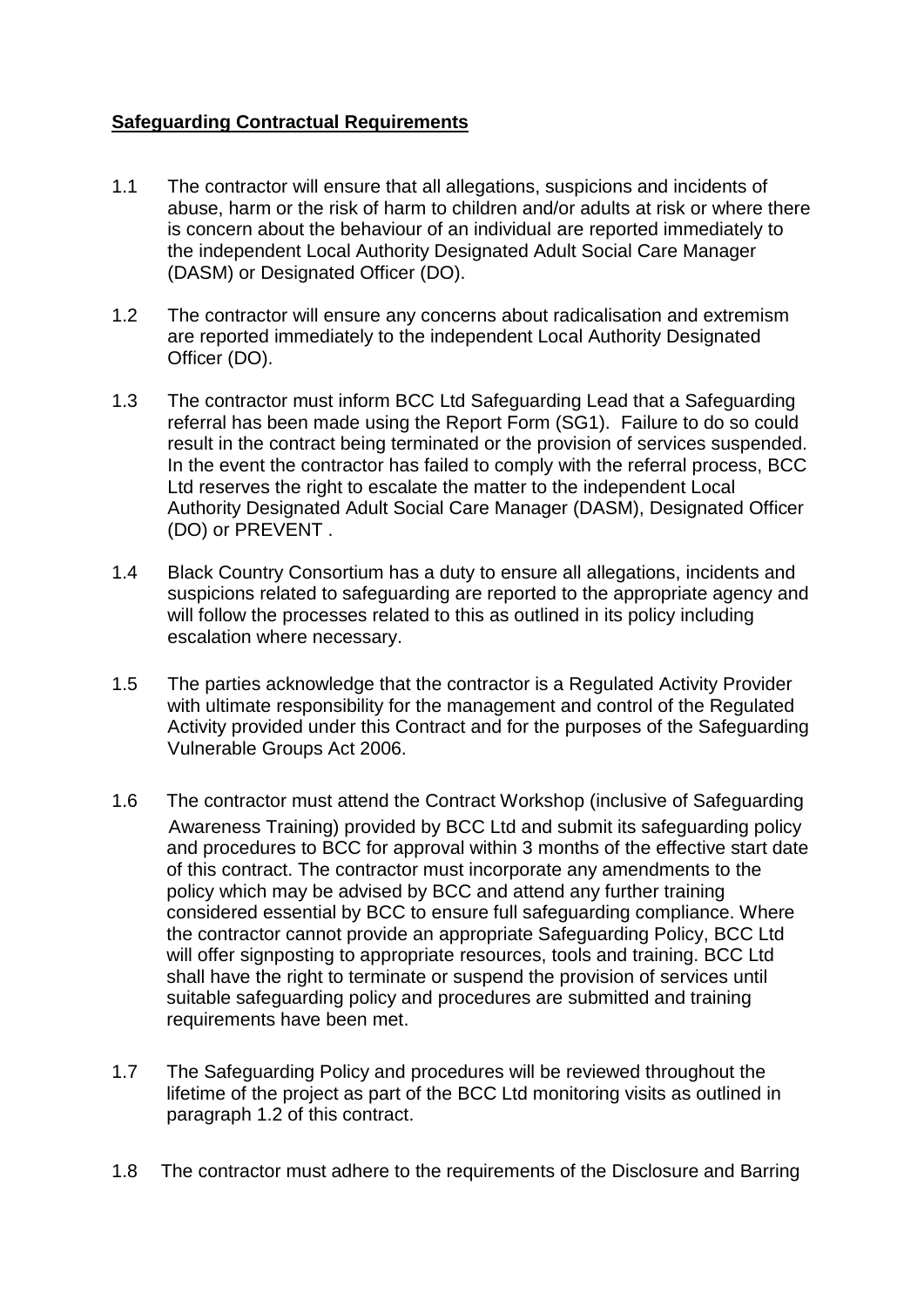Service ("DBS"), when appropriate, regarding the referral of individuals to the DBS where there is a concern relating to harm or the risk of harm to children or adults at risk or where there is a concern about the behaviour or conduct of an individual. The contractor shall comply with all statutory obligations in respect of safeguarding and shall act in accordance with the guidance issued by the DBS as amended from time to time.

- 1.9 The contractor shall ensure that this Agreement shall be performed with all due care and diligence by personnel who are appropriately qualified to deliver the programme (as outlined in Schedule 1, paragraph 1.4) and have undertaken Safeguarding awareness training, and that all contractor personnel (paid and voluntary) engaged in the provision of the Services will have undertaken(where engaged in Regulated Activity on behalf of the contractor) an Enhanced Disclosure and Barring Service Check. The contractor shall confirm in writing to BCC Ltd's Safeguarding Lead that such checks have taken place within 3 months of the effective start date of this contract. The contractor shall comply with the requirements of the DBS Registered Body (Umbrella Organisation – Sandwell MBC) when requesting a DBS and the DBS guidance following the receipt of personal information resulting from the application request. Compliance with the Data Protection Act and the Rehabilitation of Offenders Act must be in place at all times. All personnel must have a fresh Disclosure and Barring Service Check if they have a break in service of three (3) months or more.
- 1.10 The contractor shall not employ or use the services of any person who is barred from, or whose previous conduct or records indicate that he or she would not be suitable to carry out Regulated Activity or who may otherwise present a risk to any person who uses the Services.
- 1.11 The contractor shall ensure that the organisation operates a recruitment and selection procedure which aligns with BCC's recruitment standards and which meets the requirements of legislation, equal opportunities and antidiscriminatory practice and ensures the protection of children and adults at risk. The selection of all contractor personnel and volunteers should be fair, safe and effective and the contractor will be expected to comply with all national requirements for registered providers and shall include the stringent checking of identification, qualifications, curriculum vitae and the scrutiny of at least three confidential references, with one directly relating to working with children, young people or adults at risk, which specifically includes a response to a question enquiring as to the suitability of the applicant for the post particularly in circumstances where the carrying out of Enhanced Disclosure and Barring Service checks is not a statutory requirement.
- 1.12 The contractor shall ensure that they and their staff, will keep up to date with new government Safeguarding Policy and best practice. In the event of an allegation being made against a contractor, being unaware of existing or new government policy cannot constitute a suitable defence.
- 1.13 The contractor shall ensure that children and adults at risk are safeguarded